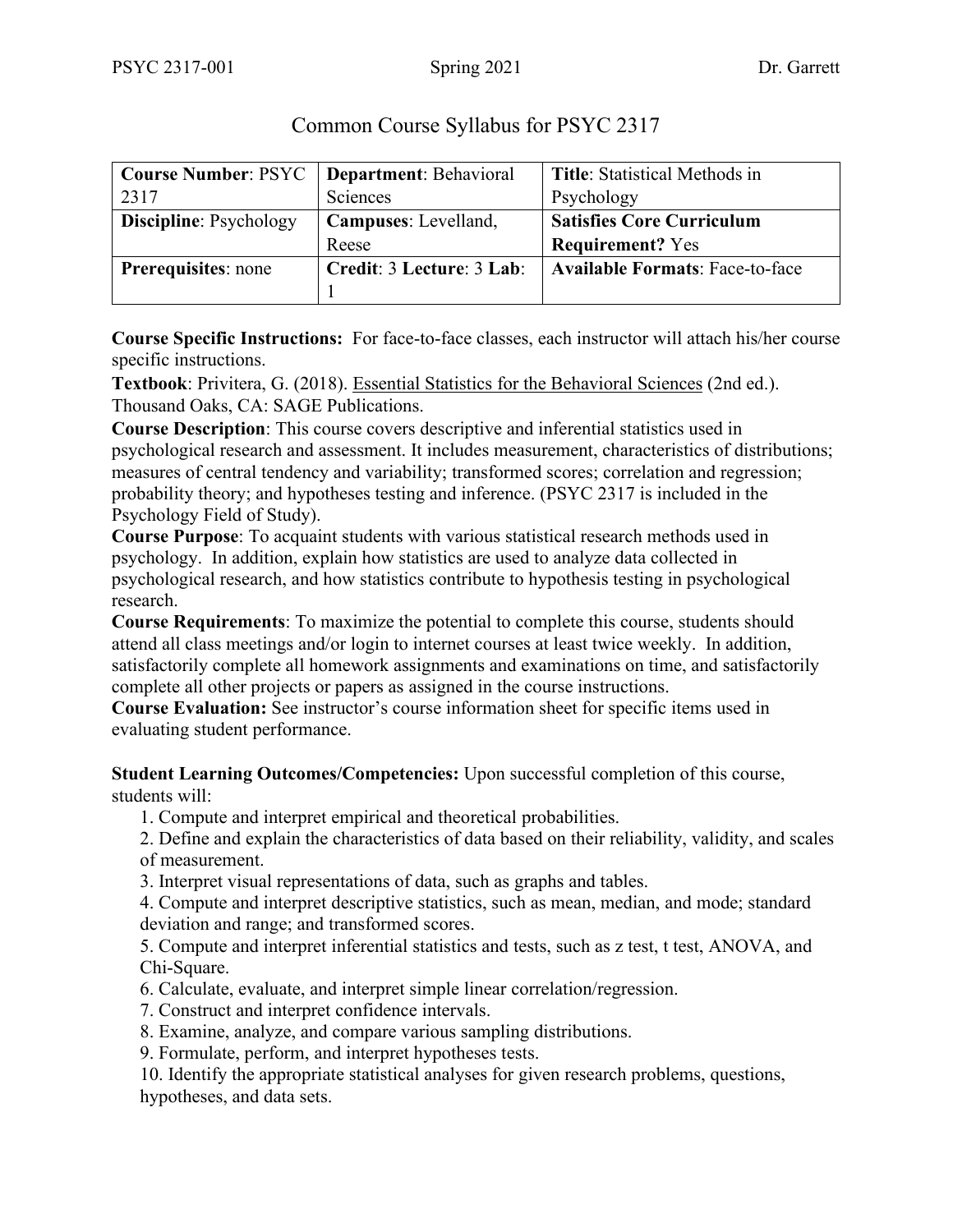11. Apply statistical knowledge to the interpretation of psychological research. 12. Explain features and purpose of statistical software packages. CIP # 42.0101.52 25

## **Core Objectives addressed**:

- **Communication skills** effective written, oral and visual communication.
- **Critical thinking skills** creative thinking, innovation, inquiry & analysis, evaluation & synthesis of information.
- **Empirical and Quantitative skills**-the manipulation and analysis of numerical data or observable facts resulting in informed conclusions.
- **Social Responsibility** demonstrating intercultural knowledge and competence, knowledge of civic responsibility, and the ability to engage effectively in regional, national and global communities.

**Attendance Policy:** Students are expected to attend all classes in order to be successful in a course. The student may be administratively withdrawn from the course when absences become excessive as defined in the course syllabus. When an unavoidable reason for class absence arises, such as illness, an official trip authorized by the college or an official activity, the instructor may permit the student to make up work missed. It is the student's responsibility to complete work missed within a reasonable period of time as determined by the instructor. Students are officially enrolled in all courses for which they pay tuition and fees at the time of registration. Should a student, for any reason, delay in reporting to a class after official enrollment, absences will be attributed to the student from the first class meeting. Students who enroll in a course but have "Never Attended" by the official census date, as reported by the faculty member, will be administratively dropped by the Office of Admissions and Records. A student who does not meet the attendance requirements of a class as stated in the course syllabus and does not officially withdraw from that course by the official census date of the semester, may be administratively withdrawn from that course and receive a grade of "X" or "F" as determined by the instructor. Instructors are responsible for clearly stating their administrative drop policy in the course syllabus, and it is the student's responsibility to be aware of that policy.

It is the student's responsibility to verify administrative drops for excessive absences through MySPC using his or her student online account. If it is determined that a student is awarded financial aid for a class or classes in which the student never attended or participated, the financial aid award will be adjusted in accordance with the classes in which the student did attend/participate and the student will owe any balance resulting from the adjustment.

**Student Conduct**: A high standard of conduct is expected of all students. Students are subject to federal, state and local laws, as well as South Plains College rules and regulations. Any student who fails to perform according to expected standards may be asked to withdraw. Failure to comply with lawful direction of a classroom teacher relative to maintaining good order is considered misconduct on the part of the student. Repeated violations of disrupting a class may result in the student being dropped from that course (See Catalog/Student Guide for full policy).

**Diversity & Equal Rights:** South Plains College does not discriminate on the basis of race, color, national origin, sex, disability or age in its programs and activities. All students are entitled to equal rights under the affirmative action and equal opportunity laws. Students are also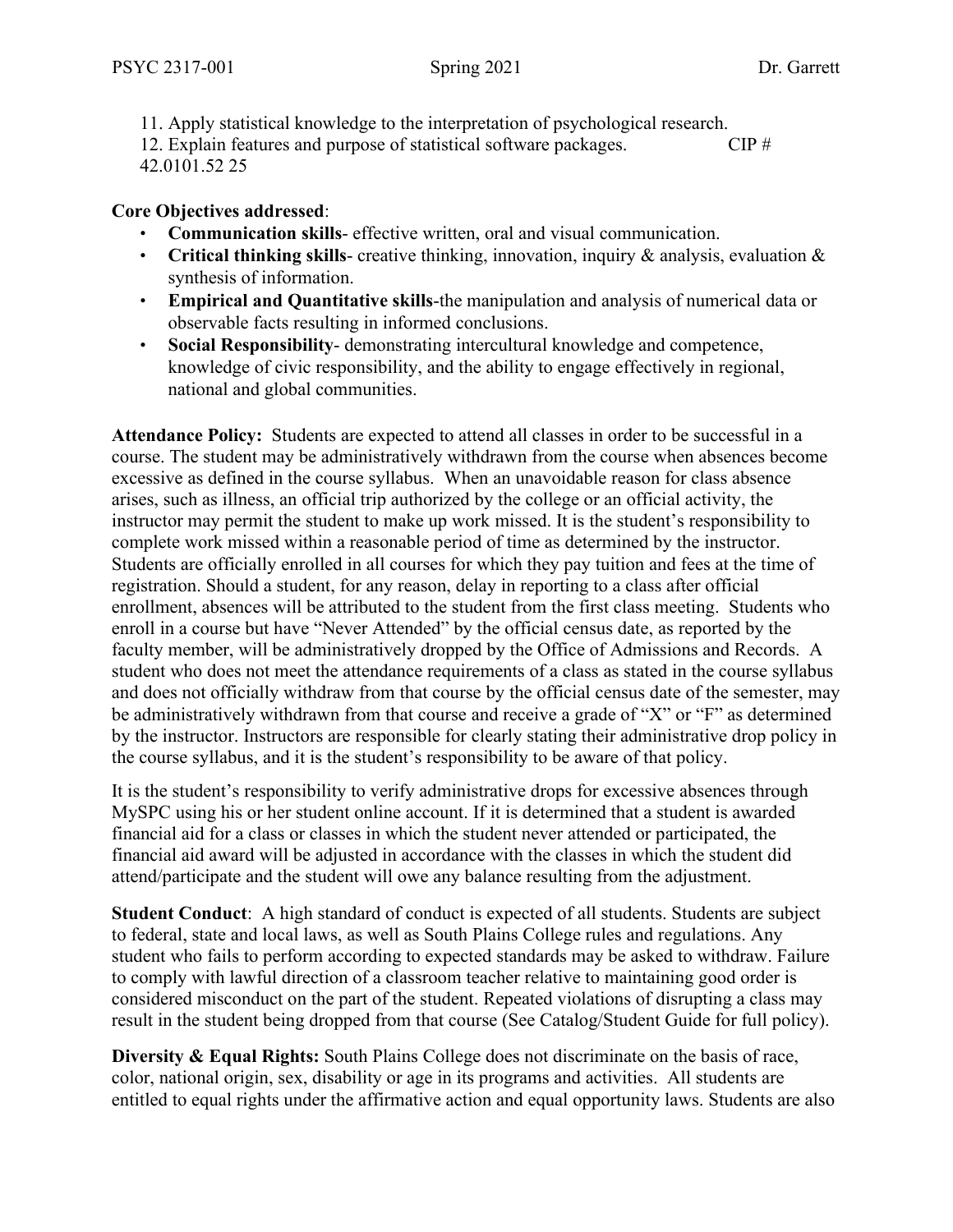protected against unjust or biased academic evaluation, but at the same time, they are responsible for maintaining standards of academic performance established for each course in which they are enrolled (See Catalog/Student Guide for full definitions and policies). The following person has been designated to handle inquiries regarding the non-discrimination policies: Vice President of Student Affairs.

**ADA Statement:** Students with disabilities, including but not limited to physical, psychiatric, or learning disabilities, who wish to request accommodations in this class should notify the Disability Services Office early in the semester so that the appropriate arrangements may be made. In accordance with federal law, a student requesting accommodations must provide acceptable documentation of his/her disability to the Disability Services Office. For more information, call or visit the Disability Services Office at Levelland Student Health & Wellness Center 806-716-2529; Reese Center (Building 8) and Lubbock Center, 806-716-4675; or Plainview Center Main Office, 806-716-4302 or 806-296-9611.

**Title IX Pregnancy Accommodations Statement:** If you are pregnant, or have given birth within six months, Under Title IX you have a right to reasonable accommodations to help continue your education. To activate accommodations you must submit a Title IX pregnancy accommodations request, along with specific medical documentation, to the Director of Health and Wellness. Once approved, notification will be sent to the student and instructors. It is the student's responsibility to work with the instructor to arrange accommodations. Contact Chris Straface, Director of Health and Wellness at 806- 716-2362 or email  $\text{cstraface}(a)$ southplainscollege.edu for assistance.

**Academic Integrity:** The attempt of any student to present as his or her own any work which he or she has not honestly performed is regarded by the faculty and administration as a most serious offense and renders that offender liable to serious consequences, possibly suspension. This policy applies to all forms of cheating and plagiarism. See Instructor's Course Information for additions to the academic integrity policy.

**Campus Carry Policy:** The 84th Texas legislature passed Senate Bill 11, commonly known as the "campus carry" bill went into effect on August 1, 2017. Individuals holding a licensed to carry (LTC) or concealed handgun license (CHL) holders will have the legal right to carry a concealed handgun onto community college campuses; however, they **cannot** openly carry the handgun. South Plains College's detailed policy required by Senate Bill 11 can be found at this link: Policy HHC - [Concealed Carry of](http://www.southplainscollege.edu/human_resources/policy_procedure/hhc.php)  [Handgun \(Campus Carry\).](http://www.southplainscollege.edu/human_resources/policy_procedure/hhc.php) **What Concealed Carry Allows**: (1) The law permits only licensed to carry (LTC) holders or concealed handgun license (CHL) holders to carry concealed handguns on campuses. (2) Allows an institution to adopt rules or regulations that prohibit license holders from carrying concealed handguns on certain areas of campus, in a building or portion of a building as long as the rules and regulations do not have the effect of generally prohibiting a license holder from carrying a concealed handgun on campus. Effective notice must be provided with respect to any place where handguns may not be carried. **What Concealed Carry Does Not Allow**: (1) The law does *not* allow "open carry" on college campuses. Open carry means the intentional display of a handgun, including the carry of a partially or wholly visible handgun stored in a shoulder or belt holster. (2) The law does *not* allow the carry of rifles or shotguns on college campuses.

**Face Covering Policy:** It is the policy of South Plains College for the Spring 2021 semester that as a condition of on-campus enrollment, all students are required to engage in safe behaviors to avoid the spread of COVID-19 in the SPC community. Such behaviors specifically include the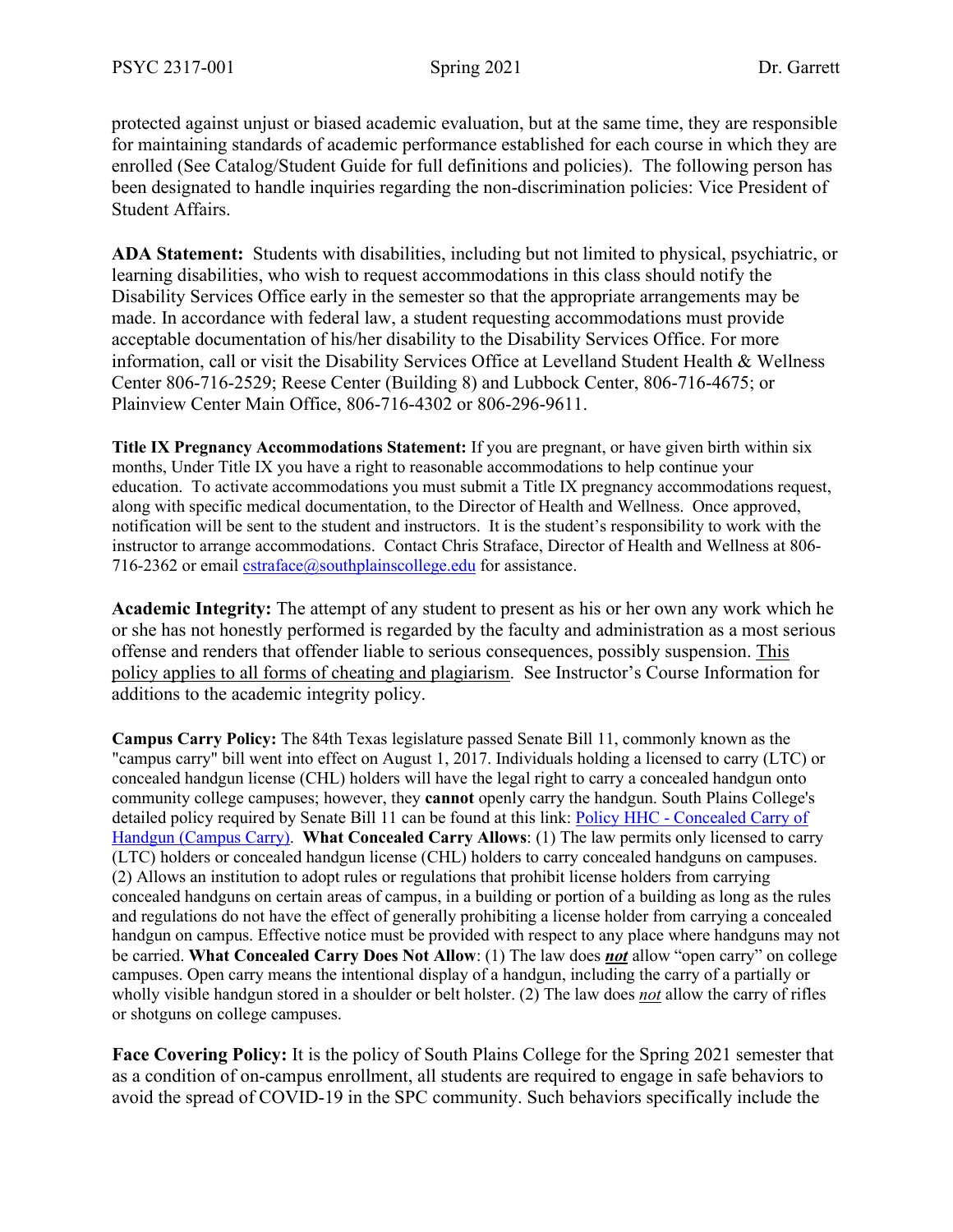requirement that all students properly wear CDC-compliant face coverings while in SPC buildings including in classrooms, labs, hallways, and restrooms. Failure to comply with this policy may result in dismissal from the current class session. If the student refuses to leave the classroom or lab after being dismissed, the student may be referred to the Dean of Students on the Levelland campus or the Dean/Director of external centers for Student Code of Conduct Violation. Students who believe they have been exposed or may be COVID-19 positive, must contact Health Services, DeEtte Edens, BSN, RN at (806) 716-2376 or dedens@southplainscollege.edu.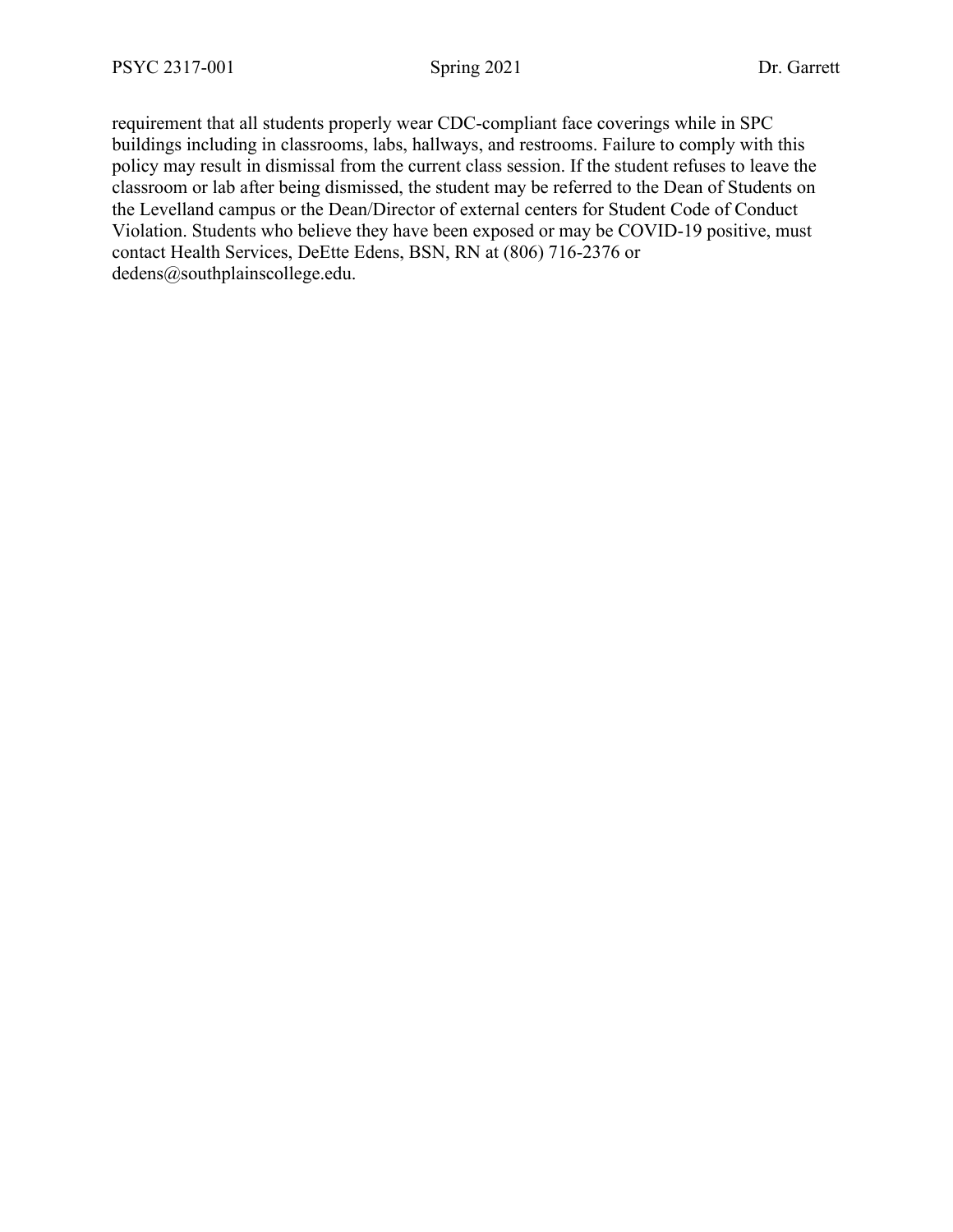and Remind.

#### Course Specific Information PSYC 2317, section 001

| Instructor:                                                                                    | Kristina M. Garrett, Ph.D.           |                   |                                    |  |  |
|------------------------------------------------------------------------------------------------|--------------------------------------|-------------------|------------------------------------|--|--|
| Office:                                                                                        | Reese Campus, Building 4, room 405-C |                   |                                    |  |  |
| Office Phone**:                                                                                | 806-716-4732                         |                   |                                    |  |  |
| $E$ -Mail**:                                                                                   | kgarrett@southplainscollege.edu      |                   |                                    |  |  |
| Office hours:                                                                                  |                                      |                   |                                    |  |  |
| Day(s)                                                                                         | Time                                 | Physical location | Blackboard Collaborate or          |  |  |
|                                                                                                |                                      |                   | Calendly link                      |  |  |
| Tuesday                                                                                        | $2:30 \text{ pm} - 4:00$             | AD 144,           | Click here for $T$ 2:30pm office   |  |  |
|                                                                                                | pm                                   | Levelland         | hours                              |  |  |
| Wednesday                                                                                      | $12:30 \text{ pm} -$                 | RC 405C, Reese    | Click here for W 12:30pm office    |  |  |
|                                                                                                | $4:00 \text{ pm}$                    |                   | hours                              |  |  |
| Friday                                                                                         | $10:00$ am $-$                       | RC 405C, Reese*   | Click here for F 10am office hours |  |  |
|                                                                                                | $1:00 \text{ pm}$                    |                   |                                    |  |  |
| By appointment                                                                                 |                                      |                   | Click here to schedule an          |  |  |
|                                                                                                |                                      |                   | appointment for a Zoom meeting     |  |  |
|                                                                                                |                                      |                   | using Calendly                     |  |  |
| *If there is a Friday meeting in Levelland, I will be in Levelland instead of Reese. When this |                                      |                   |                                    |  |  |
| happens, I will put a note on my Reese office door and post an announcement on Blackboard      |                                      |                   |                                    |  |  |

\*\* Please note: I prefer to be contacted by email rather than telephone. The phone number listed above rings only in my Reese office, but as you can see from the table above, I spend at least two, and sometimes three, days per week in Levelland. I have voicemail in my Reese office which will get forwarded to my email if you leave a message, but as a general rule, I can get back to you more quickly if you email me rather than call me.

# **POLICIES AND IMPORTANT INFORMATION**

**Student Responsibility**: It is your job, as a student, to know the rules of student conduct laid out in the Catalog and Student Guide, all other South Plains College policies which impact you laid out in the Catalog, and the policies laid out in this syllabus. It is also your job to check email, blackboard, and the calendar of due dates regularly to make sure that you are keeping up with your work. It is also your responsibility to ensure that all of your assignments are exclusively your own work (with credit given for information that comes from another source). Violations of Academic Integrity are serious offenses and within this course can result in penalties which range from receiving a zero (0) on that portion of the assignment to being dropped from the class with an F depending on the severity of the violation (one sentence vs. an entire assignment and first instance vs. repeated infractions) and whether the student repeatedly violates these rules within this course.

*Preparedness*: Part of your job as a student is to come to class prepared. It is expected that you will read the chapters that go with each topic before we begin that topic in class. It is also expected that you will arrive to class on-time, ready and able to take notes and participate in class.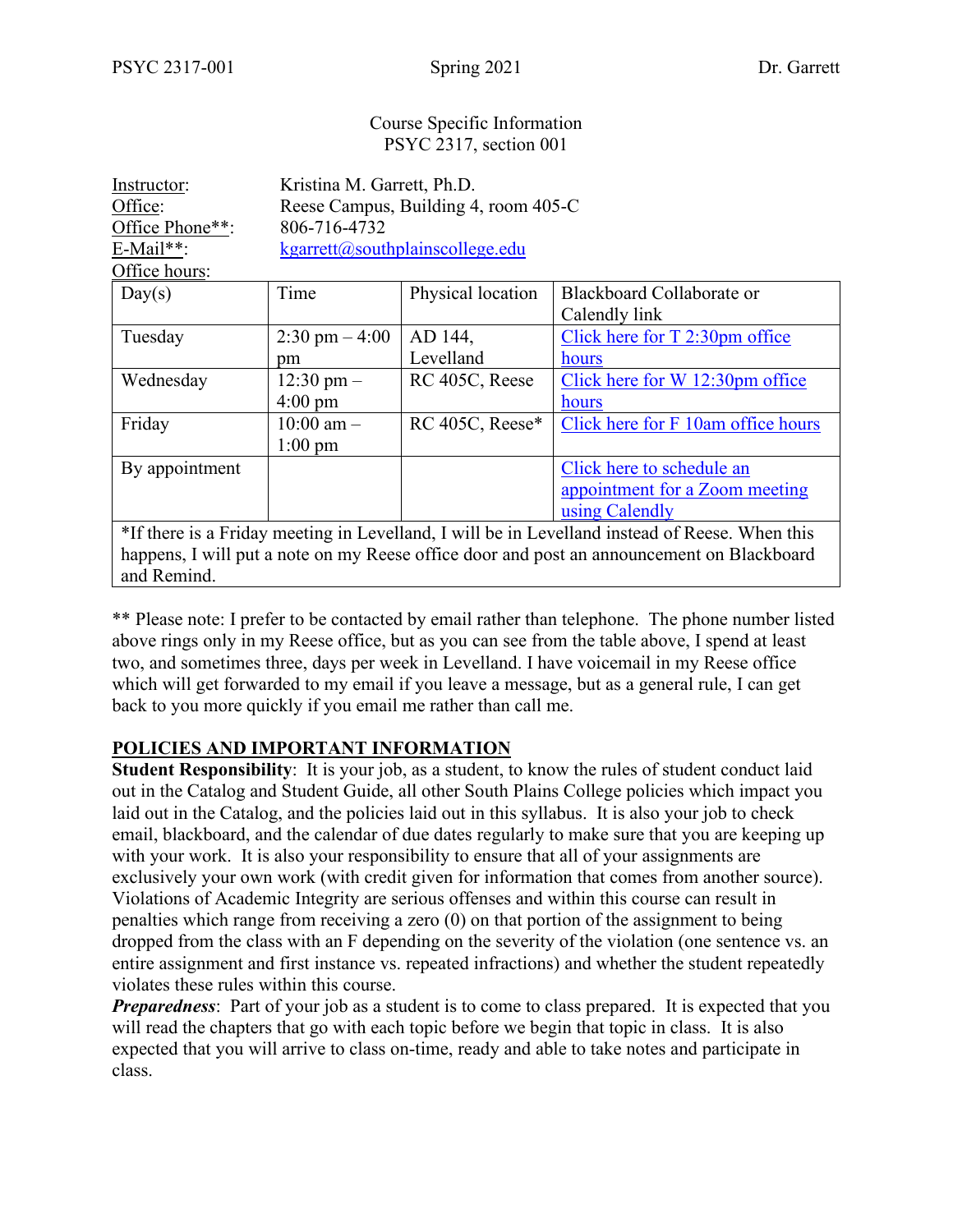## **Flex model chosen**:

This class will be following a Flex model, meaning that it will not be fully face-to-face where you have to be physically present in the classroom to receive the course content, neither will it be a traditional asynchronous online class where assignments have deadlines but you do not have set dates and times you are expected/required to be logged in. Many different class models fall into the category of Flex. This class will be using the model Online Synchronous, meaning that on the days and at the times when our class is scheduled to meet, I will livestream a lecture. I will utilize the equipment in the classroom rather than recording from my office or home (unless I am quarantined, sick and staying away from campus, or the school is locked down). I will offer the opportunity for a limited number of students to be in the classroom while I am livestreaming for additional support, but this number must be lower than the maximum number of students who can safely be in the room and still maintain social distancing. In addition to limiting the number, in keeping with the SPC Face Covering policy, all students who are in the room must keep their face covering on and ensure that it covers their mouth and nose.

### **Livestream**:

It is my plan to use Blackboard Collaborate for our livestreamed lecture. However, the backup plan is Zoom. If we are having technical difficulties with Collaborate, I will announce that we are switching to Zoom. If we experience a consistent pattern of problems with Collaborate, then we may make the switch to Zoom permanent. I will NOT require that you have your camera on during the livestream and leaving your camera off may improve the stability of your connection. However, if you want me and your classmates to see your face (or a representation of you, such as a Bitmoji of a picture of a pet), you can select a profile picture in Blackboard. Livestreamed classes will also be simultaneously recorded so that students can re-watch a class later for review. It is certainly preferable to watch and participate in the livestream because that gives you the opportunity to engage with the material, ask me questions, answer questions I post to the class, and discuss with classmates in real time. However, there will be no penalty for missing the livestream and watching the recorded lecture later.

#### **Attendance**:

Being in the livestream will NOT be used as attendance in this class. There will be an assignment in Blackboard each week which will replace traditional attendance. The attendance assignment for each week will be available from Monday at 8am until Friday at noon (regardless of any holidays which occur during that week). The purpose of these "attendance" assignments is NOT to be punitive, but instead to give me an additional way to know if a student has completely disengaged with the class and needs to be checked on or needs to be administratively dropped with an X to avoid an F in the class to protect their GPA. Students who are extremely limited in their access to technology can request to sit in the classroom while I am livestreaming/recording in order to gain access to the lecture that way, however this option will be unavailable if I am quarantined or if the school locks down and goes to completely remote learning and students who sit in on the livestreamed lecture must be following all COVID-19 guidance (wearing a mask, staying at least 6 feet apart, staying home when showing symptoms or told to quarantine, etc.). In order to control the number of students in the room and ensure that seats go first to those with the most limited access to technology, students MUST submit the online form found on Blackboard. I will accommodate as many students as I safely can, but first preference will be given to those with the most technological difficulties. Students who are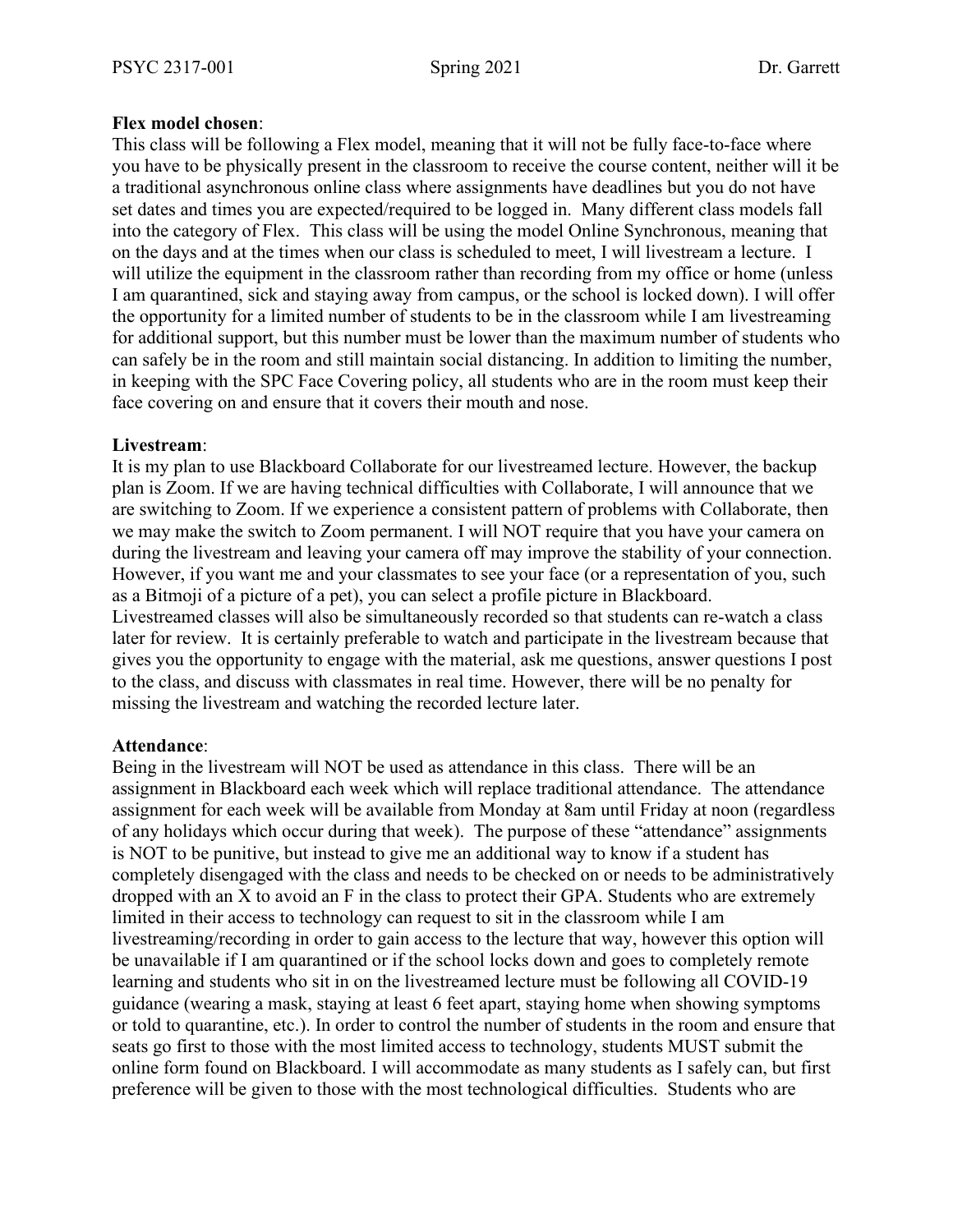approved to sit in the classroom during the livestream can lose this approval if they do not abide by covid-19 guidance (wear a face mask which covers mouth and nose, maintain 6 feet of distancing, and do not come to class/campus if sick or instructed to quarantine).

# **ASSIGNMENTS**

## **1. Attendance assignments (10 points each; Total of 150 points; 15% of final grade)**

As noted above, there will be an attendance assignment each week. These are very short and easy. Each one will be available from Monday 8am to Friday 12 noon (regardless of any holidays) of the week that it is counting attendance for (e.g. the assignment for the first week, which begins on 1/19 will be available from 8am on 1/18 to noon on 1/22). Each assignment will be worth 4 points.

## **2. Calculation homeworks (90 points each; Total of 450 points; 45% of final grade)**

We will be learning how to calculate by hand as well as learning SPSS, a statistical software package, in this class. For each unit, there will be a homework assignment, which can usually be completed during the arranged lab time. These homeworks will require you to calculate and interpret the various statistics that we are discussing. You may choose between hand calculation, SPSS, or other statistics software programs (but please be aware that if you choose a software program other than SPSS or Microsoft Excel, I might not be able to help you understand how to use it). Instructions for each SPSS homework will be given on Blackboard.

### **3. Exams (100 points each; Total of 400 points; 40% of final grade)**

There will be four exams this semester. Because of the flex model chosen, these exams will be online and the window of time that the exam is available to you will include 1 class day. On that day, there will be no livestream in order to ensure that all students could choose to use class time if there is not another time available when they can devote 75 minutes to this class. The fourth exam (final exam) will count the same as the first three but will be a mix of new material and material from exams one through three. All exams may include a mix of any of the following types of questions: multiple choice, True/False, matching, fill in the blank, short answer/essay. The listing of exam dates is in the course schedule on Blackboard. Exams will be available on Blackboard for three (3) calendar days, from 8 AM on the first day until 11 PM on the third day (a total of 63 hours). If you miss an exam and can demonstrate that there were extenuating circumstances, you will be able to take a make-up exam during finals week. The fourth exam cannot be made up because it is at the very end of the semester.

## **Extra Credit**

Extra credit is optional and therefore is not subject to the late work policy (i.e. the deadline listed below is a deadline, not a due date, and no extra credits will be accepted after the deadline). Extra credit is added directly to your final grade in the class and is your opportunity to improve your final grade in the class by up to a half letter grade. You may earn a maximum of 50 points of extra credit by doing approved extra credit activities, which can be found on the Blackboard page and may also be announced in class. Some extra credits will have a specific due date, while others will be accepted until Noon on Friday April 30. No extra credit will be accepted after Noon on Friday April 30.